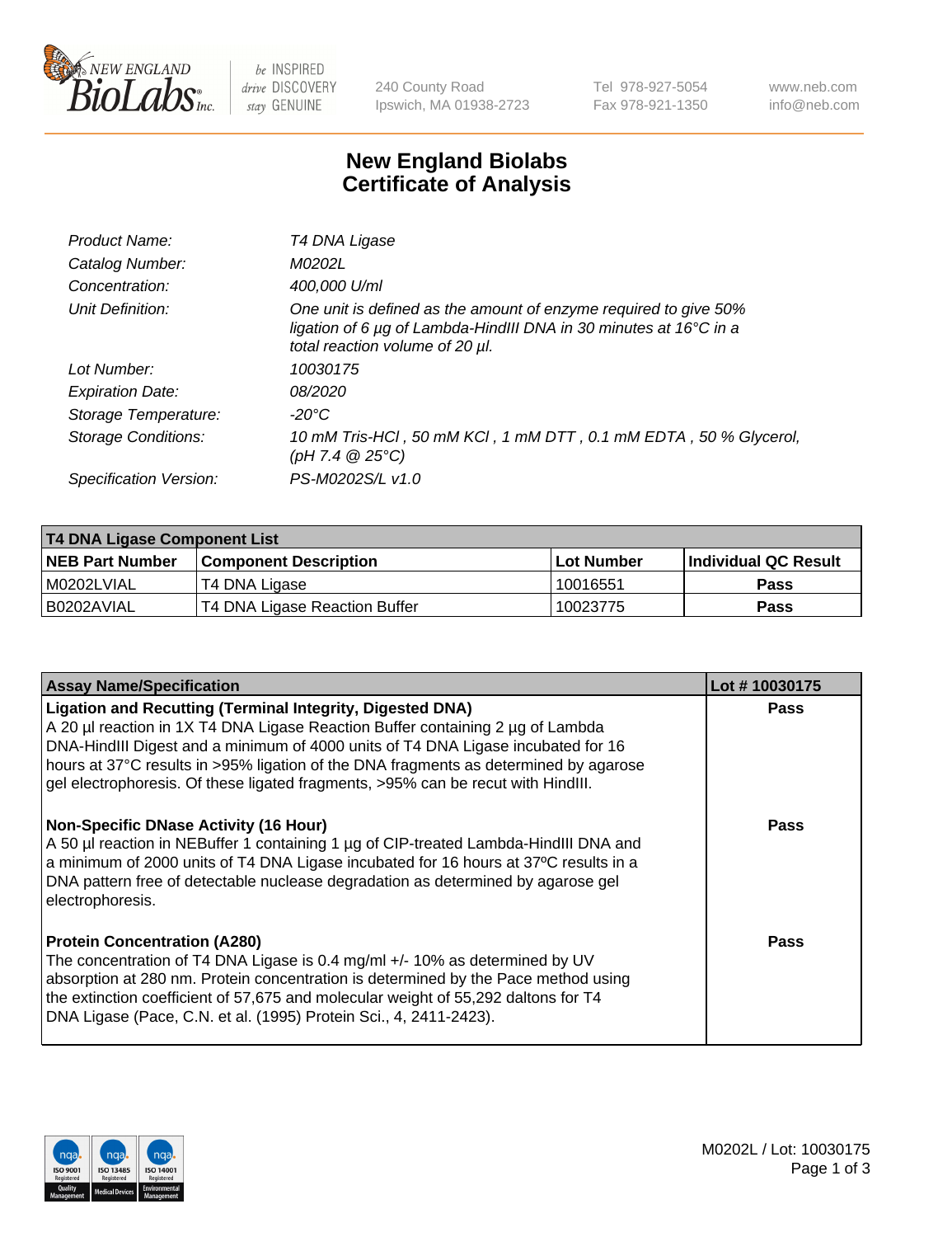

be INSPIRED drive DISCOVERY stay GENUINE

240 County Road Ipswich, MA 01938-2723 Tel 978-927-5054 Fax 978-921-1350

www.neb.com info@neb.com

| <b>Assay Name/Specification</b>                                                                                                                                                                                                                                                                                                                                                                             | Lot #10030175 |
|-------------------------------------------------------------------------------------------------------------------------------------------------------------------------------------------------------------------------------------------------------------------------------------------------------------------------------------------------------------------------------------------------------------|---------------|
| <b>Protein Purity Assay (SDS-PAGE)</b><br>T4 DNA Ligase is ≥ 95% pure as determined by SDS-PAGE analysis using Coomassie Blue<br>detection.                                                                                                                                                                                                                                                                 | <b>Pass</b>   |
| qPCR DNA Contamination (E. coli Genomic)<br>A minimum of 2000 units of T4 DNA Ligase is screened for the presence of E. coli<br>genomic DNA using SYBR® Green qPCR with primers specific for the E. coli 16S rRNA<br>locus. Results are quantified using a standard curve generated from purified E. coli<br>genomic DNA. The measured level of E. coli genomic DNA contamination is ≤ 1 E. coli<br>genome. | <b>Pass</b>   |
| <b>RNase Activity (Extended Digestion)</b><br>A 10 µl reaction in NEBuffer 4 containing 40 ng of a 300 base single-stranded RNA<br>and a minimum of 1 µl of T4 DNA Ligase is incubated at 37°C. After incubation for 16<br>hours, >90% of the substrate RNA remains intact as determined by gel electrophoresis<br>using fluorescent detection.                                                             | <b>Pass</b>   |
| <b>Single Stranded DNase Activity (FAM-Labeled Oligo)</b><br>A 50 µl reaction in CutSmart® Buffer containing a 20 nM solution of a fluorescent<br>internal labeled oligonucleotide and a minimum of 10,000 units of T4 DNA Ligase<br>incubated for 16 hours at 37°C yields <5% degradation as determined by capillary<br>electrophoresis.                                                                   | <b>Pass</b>   |
| <b>DNase Activity (Labeled Oligo, 3' extension)</b><br>A 50 µl reaction in CutSmart® Buffer containing a 20 nM solution of a fluorescent<br>labeled double-stranded oligonucleotide containing a 3' extension and a minimum of<br>10,000 units of T4 DNA Ligase incubated for 16 hours at 37°C yields <5% degradation<br>as determined by capillary electrophoresis.                                        | <b>Pass</b>   |
| <b>DNase Activity (Labeled Oligo, 5' extension)</b><br>A 50 µl reaction in CutSmart® Buffer containing a 20 nM solution of a fluorescent<br>labeled double-stranded oligonucleotide containing a 5' extension and a minimum of<br>10,000 units of T4 DNA Ligase incubated for 16 hours at 37°C yields <5% degradation<br>as determined by capillary electrophoresis.                                        | <b>Pass</b>   |
| Double Stranded DNase Activity (Labeled Oligo)<br>A 50 µl reaction in CutSmart® Buffer containing a 20 nM solution of a fluorescent<br>labeled double-stranded oligonucleotide containing a blunt end and a minimum of<br>10,000 units of T4 DNA Ligase incubated for 16 hours at 37°C yields <5% degradation<br>as determined by capillary electrophoresis.                                                | Pass          |
| <b>Endonuclease Activity (Nicking)</b><br>A 50 µl reaction in NEBuffer 1 containing 1 µg of supercoiled PhiX174 DNA and a                                                                                                                                                                                                                                                                                   | Pass          |